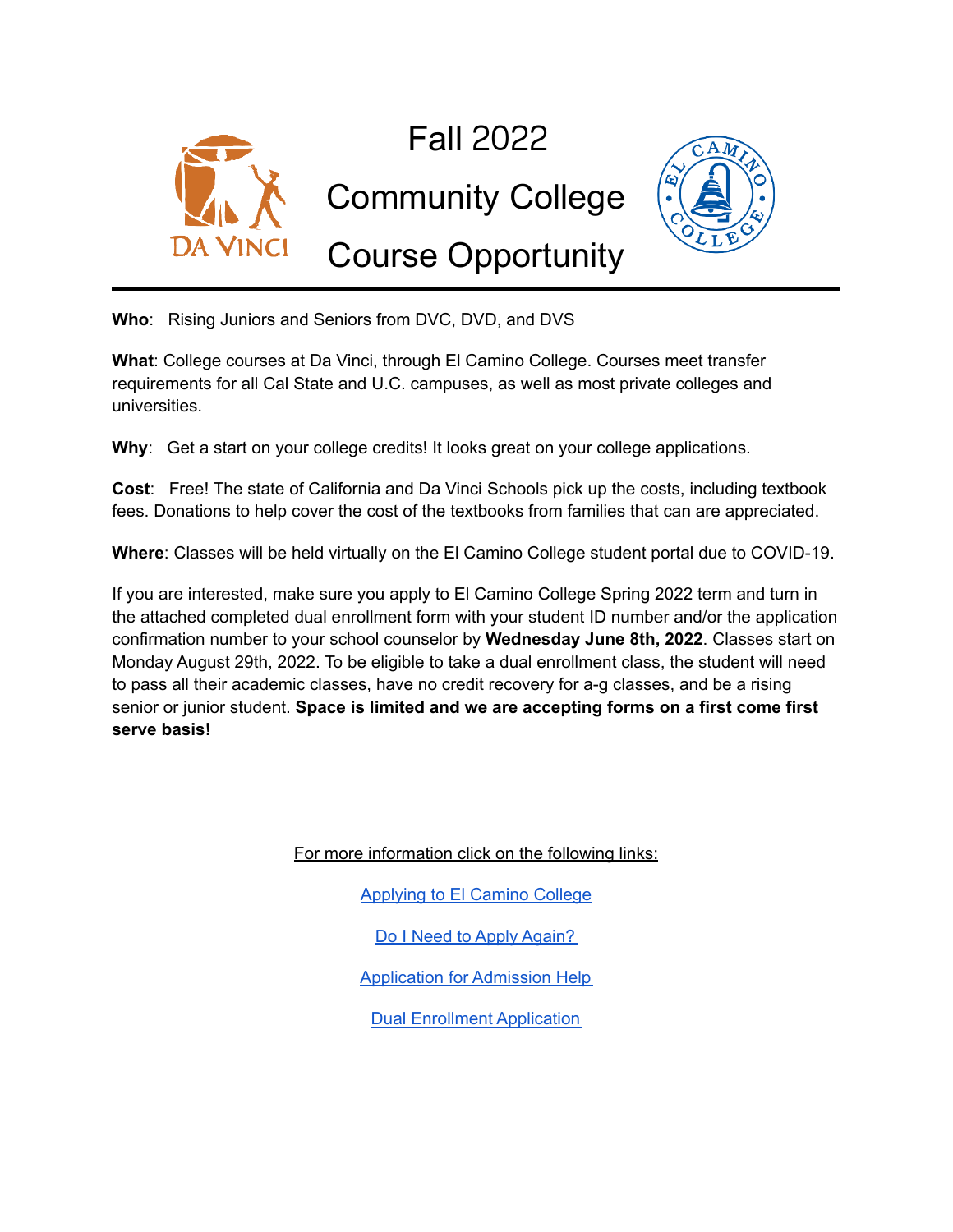# **Dual Enrollment in High School Partnership Classes**

# **Applying to El Camino College**

All students must have applied for admission to El Camino College.

### **Never applied?**

- Submit an application for admission for Fall 2022: [www.elcamino.edu/apply](https://www.elcamino.edu/apply/)
- Students can follow along screen-by-screen with this link: Help to [Complete](https://www.elcamino.edu/admissions/outreach/docs/ECC-ApplyforAdmission.pdf) the [Application](https://www.elcamino.edu/admissions/outreach/docs/ECC-ApplyforAdmission.pdf) for Admission
- After submitting, you will receive your Welcome Email (with 7-digit El CaminoCollege ID #) **in 1-3 business days** at the personal email address given on your application.
	- If you do not receive your Welcome Email after 3 business days, please email us at dualenrollment@elcamino.edu

### **Previously applied?**

- Your El Camino student account is still in good standing if you submitted an application for admission for Spring 2022 or Fall 2021. **You don't need to reapply if you took courses during the Spring 2022 or Fall 2021 semesters, you'll just need to submit a dual enrollment form to your counselor.**
	- Not Sure if you Need to Apply [Again?](https://www.elcamino.edu/admissions/student/highschool/docs/Dual%20Enrollment%20Apply%20Again.pdf)
- Your El Camino College ID  $\#$  is the same as previous terms and is 7-digits (no letters)
	- If you do not know your El Camino College ID #, please email us at dualenrollment@elcamino.edu

## **Dual Enrollment Application**

All students must **submit a separate, completed Dual Enrollment Application for each term they wish to be manually registered for class(es)**. Students, parents, and authorized high school signers can use Fill & Sign Tools in Adobe Acrobat Reader to fill out the form and draw their signatures:

- Download the Dual Enrollment [Application](https://www.elcamino.edu/admissions/student/highschool/docs/dual-enrollment-application.pdf) PDF
- Help to Complete the Dual Enrollment [Application](https://www.elcamino.edu/admissions/student/highschool/docs/Dual%20Enrollment%20Application%20Help.pdf) using Fill & Sign tools in Acrobat Reader or by printing and scanning

**NOTE: Our Admissions Office cannot accept forms with typed signatures.** All signatures need to be drawn using the above methods, either by pen, mouse, or touchscreen. This is the most common reason why a form cannot be processed and students will not be registered.

## **MyECC**

MyECC is El Camino College's secure online portal where students view their registered classes, grades, unofficial transcripts, etc. Your MyECC username and password are included in